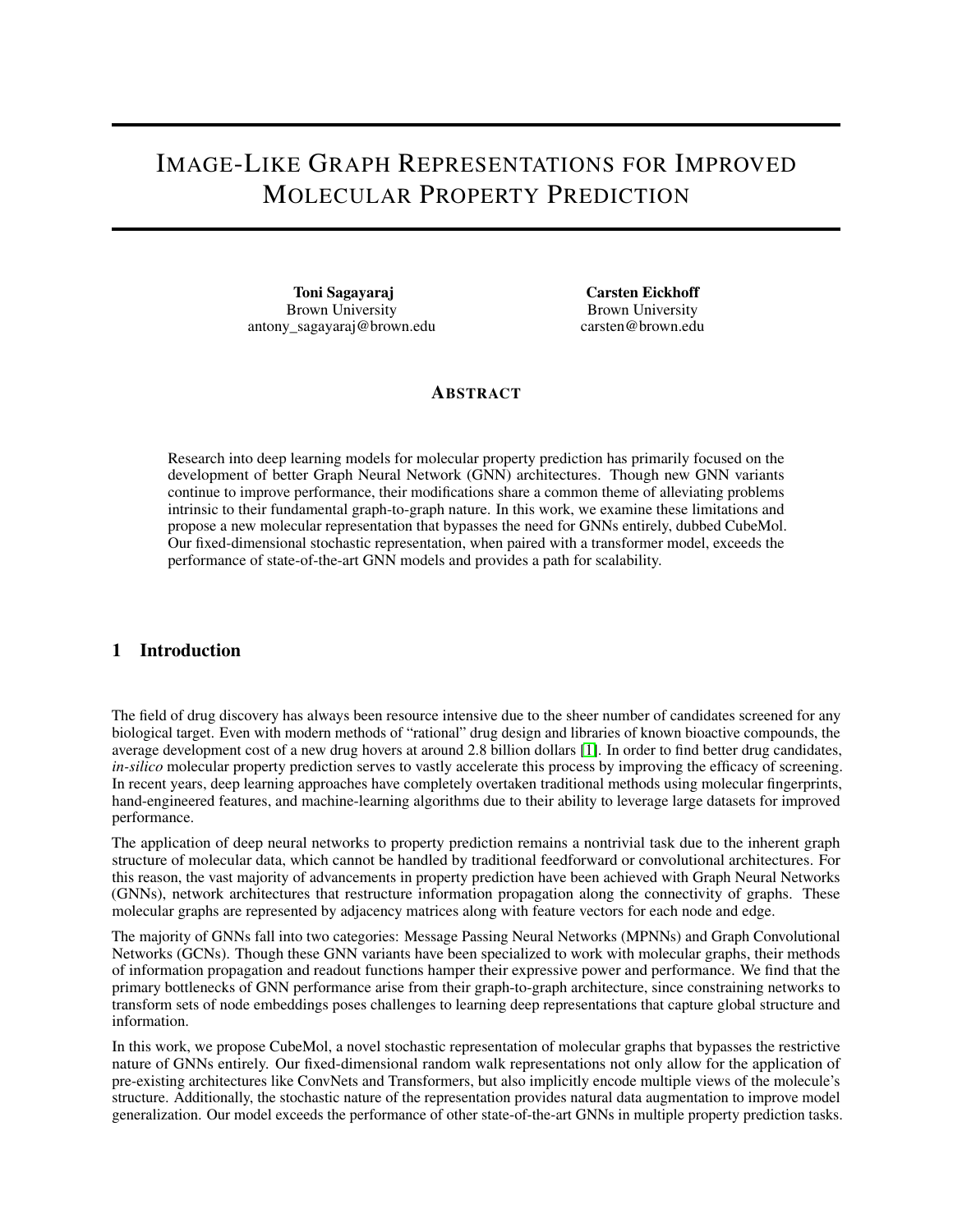# 2 Limitations of Current GNNs

#### 2.1 Long Distance Information Propagation

Information exchange between two distant nodes has long been known to be difficult for GNNs to accomplish. In their recent work, Alon Yahav (2021) explain this phenomenon through architectural bottlenecks for message propagation, which leads to "over-squashing" [\[2\]](#page-4-1). This stems from the fact that the receptive field of each node grows with each step of message aggregation. Given that communication between distant nodes requires many propagation steps, messages from exponentially more nodes are compressed into the same fixed-size vector. This limits the effective transmission range to the local neighborhood of any node, similar to the bottleneck for long-range interactions in RNN seq2seq models. Because global information is often vital for molecular properties, this aspect of GNNs limits their expressivity and performance for such tasks.

#### 2.2 Readout Functions And Expressivity

Without the readout function, GNNs are graph-to-graph networks. Most property prediction models operate on sets of node embeddings, iteratively transforming them based on their connectivity with other nodes as well as the information contained in their edges. As molecular properties are often graph-based classification or regression tasks, generating a single fixed-dimensional representation from node embeddings is necessary. As a consequence, the diversity of information that can be captured from node embeddings is fundamentally limited. In addition to the standard average pooling function used, many pooling variants have been developed to mitigate this issue. Though set2set pooling mitigates this information loss via an LSTM, its sequential nature prevents the simultaneous consideration of all node embeddings [\[3\]](#page-4-2). Given the known difficulty with communicating global information, further limiting the ability of nodes to assemble their local information could make a GNN more akin to boosting many shallow models rather than a single cohesive deep model. Given the bottlenecks associated with any pooling methods, a method of avoiding a many-to-one compression at all should further increase the expressive power of GNNs.

#### 2.3 Higher-Order and Multi-Scale Structures

A network's ability to capture molecular substructures and multi-scale features must govern its performance on global properties that rely on their interactions. For example, the proximity of different functional groups or their interactions with aromatic and conjugated systems greatly alters overall chemical properties. However, the other limitations discussed and the simple message aggregation schemes of most GNNs limit the ability to represent these features. If higher-order structures can only be captured by multiple message passing rounds, over-squashing directly limits the ability of GNNs to identify them. Furthermore, the fact that all molecular information is encoded in node representations leaves no trivial method of storing multi-scale features. If standard GNNs utilized these features for property prediction, they would need to be computed and incorporated into all node representations simultaneously. Otherwise, handcrafted architectural changes like graph coarsening are needed to account for hierarchical structures [\[4\]](#page-4-3).

# 3 Related Work

Leveraging Multi-Scale Information LanczosNet aims to better capture multi-scale information using a low-rank approximation of the graph Laplacian using the Lanczos algorithm. From this representation, matrix powers can be easily calculated to gather multi-scale information. These features are then transformed by learnable spectral filters in order to increase the overall model capacity

# 4 Methods

#### 4.1 CubeMol Representation

Much like Cubist paintings seek to represent 3D forms by combining multiple perspectives, CubeMol combines many parallel random walks to produce a dense fixed-dimensional representation of a graph. Rather than a representation that explicitly indicates the connectivity of a graph, the random walks of CubeMol serve to provide redundant cues of both local and global structure. These walks branch out from one another and are arranged in a grid, forming an image.

After choosing the grid size, a random starting node is chosen for the top left corner. Then, branching random walks fill out the tiles in the pattern specified in Figure 1. Though there are many arbitrary choices for how the walks can fill the grid, we designed the pattern to capture multiple levels of locality. Because there are many branch points and locations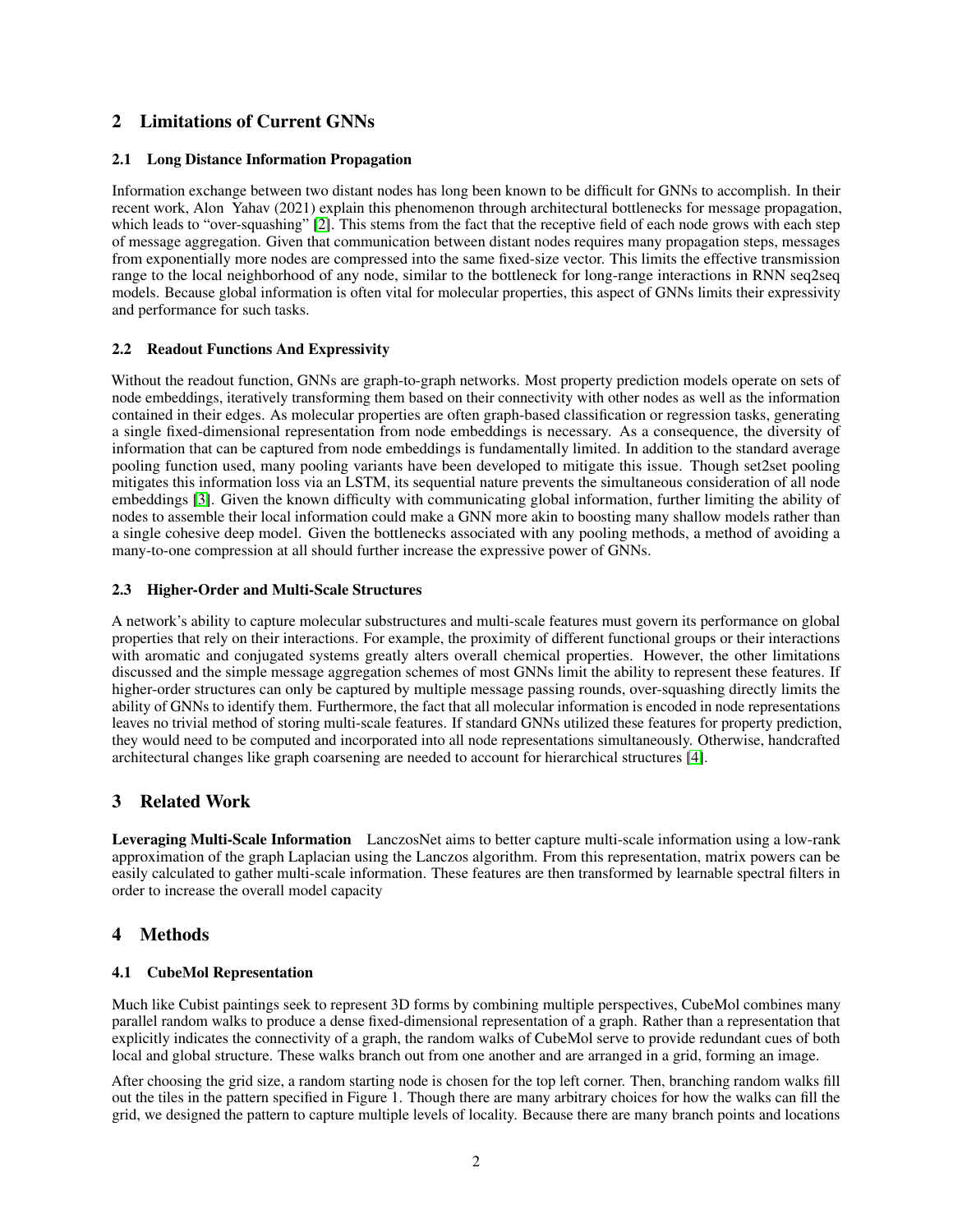

Figure 1: Figure 1: An 8x8 grid demonstrating the branching random-walk pattern of CubeMol. The red nodes indicate where the random walks branch, and the arrows indicate the direction.

where walks that have diverged remain close to each other, any given node in a tile is likely to have neighbors that are varied in distance on the original graph.

For each "pixel" representing a node in the graph, the channel dimensions contain both the node and edge features with the previous node in the walk. In molecular graphs, these correspond to the atom and bond features typically used by GNNs.

Given that the grid size is large enough for the random walks to traverse the entire graph, CubeMol should contain more than enough information to reconstruct the original graph. We avoid edge cases that could limit this information by preventing backtracking and branches that lead to the same neighbor if possible. The stochastic nature of this representation naturally provides data augmentation, as many distinct CubeMol tensors can be generated from a single graph.

#### 4.2 Vision Transformers for Graphs

Recently, transformer models have proliferated the space of image classification thanks to the Vision Transformer (ViT) [\[5\]](#page-4-4). Dosovitskiy et al. found that pure transformers applied to sequences of image patches were able to achieve comparable results to state-of-the-art CNNs while requiring fewer computational resources. We chose to use a modified ViT model rather than a CNN because its self-attention is better suited to gather and compile information from the CubeMol representation.

Whereas the vanilla ViT segments the image into non-overlapping patches, we also use two types of additional patches shown in Figure 2. Edge patches cover information overlapping between two patches on the edges of the grid, and inner patches cover the intersections between four patches. These serve to facilitate learning the connection between these patches, since nodes on the edges between two patches have information that pertains to one another. We chose to add patches in this limited manner because of the  $O(n^2d)$  computational complexity of attention on a sequence with n elements.

In addition to these patches, we maintained the standard of adding a learnable token to the sequence, whose final output would be used for the property prediction task. Before passing into the Transformer Encoder, all tokens were concatenated with a 1D learnable positional encoding.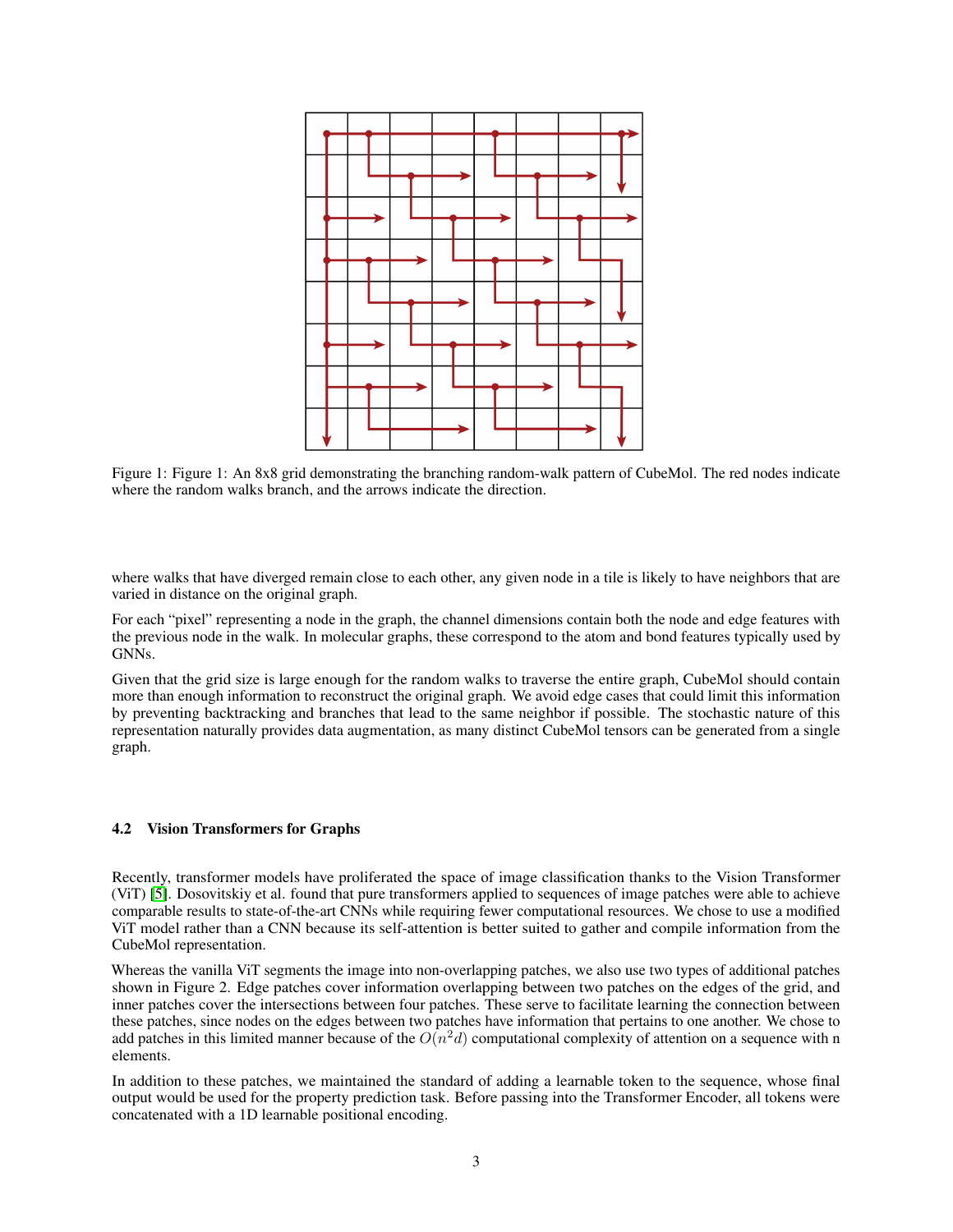| Dataset<br>Units  | OM <sub>8</sub><br>MAE in eV $(\times 10^{-3})$ | <b>ESOL</b><br>RMSE in log Mol/L | <b>CEP</b><br>Percent |
|-------------------|-------------------------------------------------|----------------------------------|-----------------------|
| GGRNet [9]        | $13.94 \pm 0.30$                                |                                  |                       |
| <b>MPNN</b> [10]  | $11.30 \pm 0.31$                                | $0.47 \pm 0.03$                  | $1.37 \pm 0.09$       |
| <b>PAGTN</b> [11] | $10.20 \pm 0.30$                                | $0.55 \pm 0.06$                  |                       |
| LanczosNet [4]    | $9.58 \pm 0.14$                                 |                                  |                       |
| Path MPNN [10]    | $8.70 \pm 0.06$                                 | $0.41 \pm 0.02$                  | $1.23 \pm 0.08$       |
| $CubeMol+32x32$   | $8.41 \pm 0$                                    |                                  |                       |

Table 1 : Mean and std error on QM8, ESOL, and CEP for baselines and CubeMol models.

## 5 Experiments

#### 5.1 Data

All datasets were split into a 80/10/10 ratio for training, validation, and testing. To compare our model against baselines, we chose

- QM8 [\[6\]](#page-4-5): Dataset of 21786 organic molecules with 8 or fewer heavy atoms (C, O, N, F). Prediction of 12 electronic spectra values calculated by DFT.
- ESOL [\[7\]](#page-4-6): Dataset of 1144 molecules for prediction of aqueous solubility
- CEP [\[8\]](#page-4-7): Dataset of 20000 organic molecules from The Harvard Clean Energy Project. Prediction of photovoltaic efficiency

#### 5.2 Model Architecture & Training

For the CubeMol representation, we tested both 16x16 as well as 32x32 grids on QM8 to check the impact of grid size on performance. For the other two smaller datasets, we also tried a 64x64 size. For data augmentation, 50 sets of CubeMol representations were generated for each training dataset and grid size. On each epoch, a set is randomly chosen without replacement such that the model loops through all sets every 50 epochs.

For our transformer, we decided to use 6 attention layers, 16 attention heads, patch size of 4, 0.1 dropout on the transformer layers, and a final MLP layer with 1024 units. We tested the effectiveness of the additional patches, denoted by "+". All networks were trained for 1000 epochs, with a batch size of 64 and learning rate of  $1 \times 10^{-3}$  using the Adam optimizer. The validation set was evaluated at every epoch and the model checkpoint with the lowest validation loss was chosen for the final results on the test set.

### 6 Discussion

The results of our experiments are shown in Table 1. On QM8, our model was able to achieve SOTA by a significant margin. This final performance, however, is likely not close to the true power of the CubeMol transformer. We did not perform any hyperparameter tuning, and model continued to improve even close to the end of the 1000 training epochs. This leads us to believe that larger, better-tuned models with appropriate learning rate schedules can lead to significant improvements. In fact, this behavior was somewhat implied in Dosovitskiy et al. [\[5\]](#page-4-4) with their experiments. These mainly focused on pre-training the ViT on large amounts of data before fine-tuning on smaller image-recognition datasets. When directly trained on these smaller datasets like CIFAR-100, however, they reached nowhere near the same performance.

The performances of the baselines represented side-by-side reflect the limitations of GNNs stated prior. Of all networks, GGRNet [\[9\]](#page-5-0) performed the worst, ranking even below the MPNN [\[12\]](#page-5-3) implemented by Flam-Shepherd et al. [\[10\]](#page-5-1). Though GGRNet implements a more complex MPNN, its readout function simply averages the node vectors and passes the result through an MLP for the result. The simpler MPNN uses the set2set readout instead, which is what likely lead to the better performance.

The Path Augmented Graph Transformer (PAGTN) [\[11\]](#page-5-2) is arguably the best direct comparison to our CubeMol model. The PAGTN uses a transformer to operate on graphs like an MPNN, with the addition of path features and attention to all nodes simultaneously. The CubeMol Transformer can be viewed as reversing this construction, by explicitly laying out many paths across the molecule and then using a transformer to incorporate the information.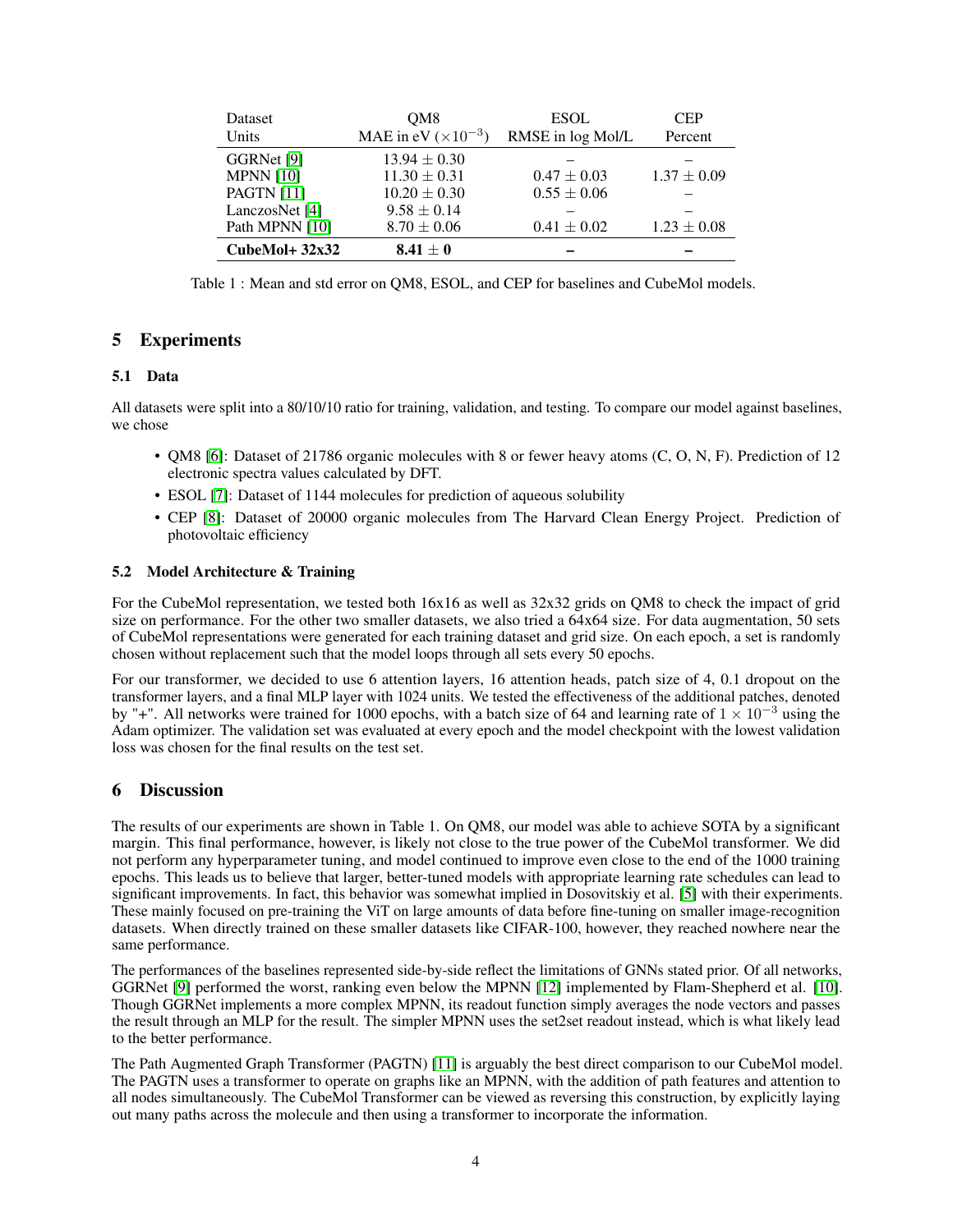The Path MPNN [\[10\]](#page-5-1) is arguably the best direct comparison to our CubeMol model. Though it does not use a transformer, the use of graph attention to aggregate messages across high order paths makes it analogous to the CubeMol transformer. The CubeMol Transformer can be viewed as reversing this construction, by explicitly laying out many paths across the molecule and then using a transformer to incorporate the information. Without the limitation of needing to store multi-scale information within the nodes of the graphs, the CubeMol likely surpasses the performance of the Path MPNN due to a larger model capacity and expressive power.

Though the Path Augmented Graph Transformer (PAGTN) [\[11\]](#page-5-2) uses a transformer to operate on graphs like an MPNN, its performance is once again limited by the readout function. Even with global attention to all nodes simultaneously, it appears that the sum operator used to aggregate hidden representations limits its power compared to the Path MPNN, which uses the set2set model.

LanzcosNet [\[4\]](#page-4-3) appears to be able to successfully utilize multi-scale information from the graph Laplacian and avoid limited model capacity, outperforming both the MPNN and PAGTN. However, the inaccuracies from the low-rank approximation provided by the Lanczos algorithm likely limits what the network can learn from the representation.

# 7 Conclusion and Future Works

In this paper, we identified limitations to GNNs and proposed the CubeMol representation to avoid the use of GNNs entirely. The construction of CubeMol as fixed-dimensional representation composed of random walks directly tackles the issues faced by GNNs, which pertain to capturing global information and multi-scale structures. When combined with a patch-based transformer, the performance of CubeMol surpasses state-of-the-art GNNs on QM8.

The concepts introduced in this work can be further expanded to greatly improve the performance of deep learning models on graph data. Since the CubeMol representation is a tensor like any image, the entire suite of powerful image-recognition models can now be applied to molecular property prediction. These include all of the scaling benefits, improvements to the efficiency of self-attention, and architectures for deeper transformer models.

In hindsight, our particular CubeMol grid representation can be deconstructed to be much simpler and robust. Since the grid is eventually broken down into a sequence of patches for the transformer, these can be replaced by a sequence of random walks centered around each nodes. An algorithmic manner of effectively covering subgraphs with redundant copies around each node would both reduce the number of patches needed per graph and allow the transformer to dynamically scale to larger graphs.

# References

- <span id="page-4-0"></span>[1] Oliver Wieder, Stefan Kohlbacher, Mélaine Kuenemann, Arthur Garon, Pierre Ducrot, Thomas Seidel, and Thierry Langer. A compact review of molecular property prediction with graph neural networks. *Drug Discovery Today: Technologies*, 2020.
- <span id="page-4-1"></span>[2] Uri Alon and Eran Yahav. On the bottleneck of graph neural networks and its practical implications. *arXiv preprint arXiv:2006.05205*, 2021.
- <span id="page-4-2"></span>[3] Oriol Vinyals, Samy Bengio, and Manjunath Kudlur. Order matters: Sequence to sequence for sets. *arXiv preprint arXiv:1511.06391*, 2016.
- <span id="page-4-3"></span>[4] Renjie Liao, Zhizhen Zhao, Raquel Urtasun, and Richard S. Zemel. Lanczosnet: Multi-scale deep graph convolutional networks. *arXiv preprint arXiv:1901.01484*, 2019.
- <span id="page-4-4"></span>[5] Alexey Dosovitskiy, Lucas Beyer, Alexander Kolesnikov, Dirk Weissenborn, Xiaohua Zhai, Thomas Unterthiner, Mostafa Dehghani, Matthias Minderer, Georg Heigold, Sylvain Gelly, Jakob Uszkoreit, and Neil Houlsby. An image is worth 16x16 words: Transformers for image recognition at scale. *arXiv preprint arXiv:2010.11929*, 2020.
- <span id="page-4-5"></span>[6] Lars Ruddigkeit, Ruud van Deursen, Lorenz C. Blum, and Jean-Louis Reymond. Enumeration of 166 billion organic small molecules in the chemical universe database gdb-17. *Journal of Chemical Information and Modeling*, 52(11):2864–2875, 2012. PMID: 23088335.
- <span id="page-4-6"></span>[7] John S. Delaney. Esol: estimating aqueous solubility directly from molecular structure. *Journal of Chemical Information and Computer Sciences*, 44(3):1000–1005, 2004. PMID: 15154768.
- <span id="page-4-7"></span>[8] Johannes Hachmann, Roberto Olivares-Amaya, Sule Atahan-Evrenk, Carlos Amador-Bedolla, Roel S. Sánchez-Carrera, Aryeh Gold-Parker, Leslie Vogt, Anna M. Brockway, and Alán Aspuru-Guzik. The harvard clean energy project: Large-scale computational screening and design of organic photovoltaics on the world community grid. *The Journal of Physical Chemistry Letters*, 2(17):2241–2251, 2011.